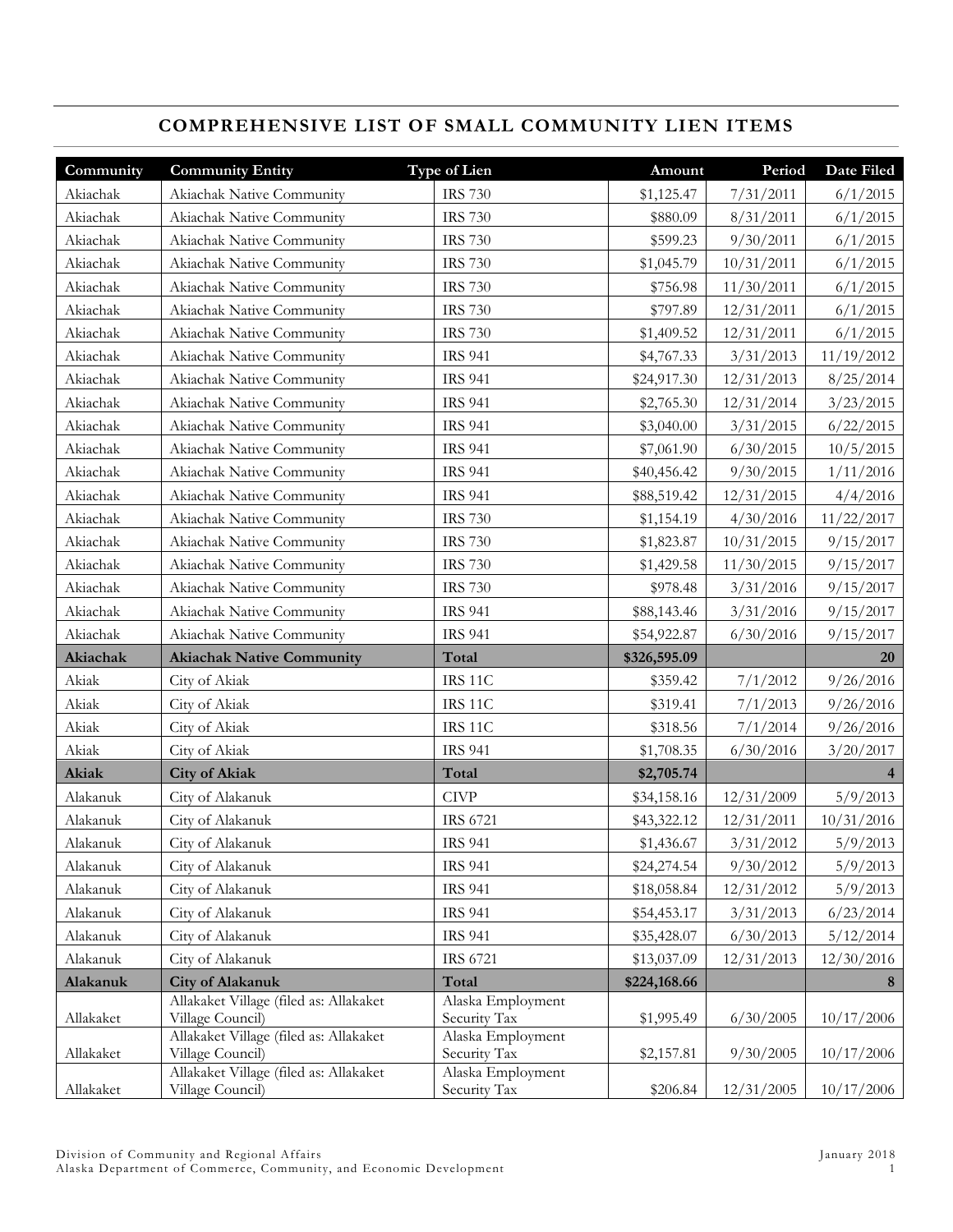| Community            | <b>Community Entity</b>                                            | <b>Type of Lien</b>               | Amount       | Period     | Date Filed     |
|----------------------|--------------------------------------------------------------------|-----------------------------------|--------------|------------|----------------|
|                      | Allakaket Village (filed as: Allakaket                             | Alaska Employment                 |              |            |                |
| Allakaket            | Village Council)                                                   | Security Tax                      | \$411.54     | 3/31/2006  | 10/17/2006     |
| Allakaket            | Allakaket Village (filed as: Allakaket<br>Village Council)         | Alaska Employment<br>Security Tax | \$291.72     | 6/30/2006  | 10/17/2006     |
|                      | Allakaket Village (filed as: Allakaket                             | Alaska Employment                 |              |            |                |
| Allakaket            | Village Council)                                                   | Security Tax                      | \$39.89      | 3/30/2013  | 12/6/2013      |
|                      | Allakaket Village (filed as: Allakaket                             |                                   |              |            |                |
| Allakaket            | <b>Village Council)</b>                                            | Total                             | \$5,103.29   |            | 6              |
| Atmautluak           | Village of Atmautluak                                              | <b>IRS 6721</b>                   | \$1,784.98   | 12/31/2010 | 9/26/2016      |
| Atmautluak           | Village of Atmautluak                                              | <b>IRS 941</b>                    | \$6,260.04   | 6/30/2012  | 9/26/2016      |
| Atmautluak           | Village of Atmautluak                                              | <b>IRS 941</b>                    | \$12,883.16  | 9/30/2012  | 9/26/2016      |
| Atmautluak           | Village of Atmautluak                                              | <b>IRS 941</b>                    | \$8,400.87   | 12/31/2012 | 9/26/2016      |
| Atmautluak           | Village of Atmautluak                                              | <b>IRS 941</b>                    | \$44,537.90  | 3/31/2013  | 9/26/2016      |
| Atmautluak           | Village of Atmautluak                                              | <b>IRS 941</b>                    | \$3,701.35   | 9/30/2013  | 9/26/2016      |
| Atmautluak           | Village of Atmautluak                                              | <b>IRS 941</b>                    | \$42,382.58  | 12/31/2013 | 9/26/2016      |
| Atmautluak           | Village of Atmautluak                                              | <b>IRS 941</b>                    | \$7,098.89   | 9/30/2014  | 9/26/2016      |
| Atmautluak           | Village of Atmautluak                                              | <b>IRS 941</b>                    | \$9,907.32   | 12/31/2014 | 9/26/2016      |
| Atmautluak           | Village of Atmautluak                                              | <b>IRS 941</b>                    | \$58,837.49  | 3/31/2015  | 9/26/2016      |
| Atmautluak           | Village of Atmautluak                                              | <b>IRS 941</b>                    | \$29,319.54  | 6/30/2015  | 9/26/2016      |
| Atmautluak           | Village of Atmautluak                                              | <b>IRS 941</b>                    | \$21,949.75  | 12/31/2015 | 9/26/2016      |
| Atmautluak           | Village of Atmautluak                                              | <b>IRS 941</b>                    | \$18,827.76  | 3/31/2016  | 9/26/2016      |
| Atmautluak           | Village of Atmautluak                                              | <b>IRS 941</b>                    | \$27,762.59  | 6/30/2016  | 12/1/2016      |
|                      | Village of Atmautluak (filed as: Atmauluak                         |                                   |              |            |                |
| Atmautluak           | Traditional Council)                                               | <b>IRS 941</b>                    | \$3,734.30   | 9/30/2016  | 3/1/2017       |
| Atmautluak           | Village of Atmautluak (filed as: Atmauluak<br>Traditional Council) | <b>IRS 730</b>                    | \$479.40     | 10/31/2013 |                |
|                      | Village of Atmautluak (filed as: Atmauluak                         |                                   |              |            | 3/1/2017       |
| Atmautluak           | Traditional Council)                                               | <b>IRS 730</b>                    | \$83.18      | 3/31/2014  | 3/1/2017       |
|                      | Village of Atmautluak (filed as: Atmauluak                         |                                   |              |            |                |
| Atmautluak           | Traditional Council)<br>Village of Atmautluak (filed as: Atmauluak | <b>IRS 730</b>                    | \$95.55      | 4/30/2014  | 3/1/2017       |
| Atmautluak           | Traditional Council)                                               | <b>IRS 730</b>                    | \$85.01      | 11/30/2015 | 3/1/2017       |
|                      | Village of Atmautluak (filed as: Atmauluak                         |                                   |              |            |                |
| Atmautluak           | Traditional Council)                                               | $\mathrm{IRS}$ 730                | \$74.61      | 12/31/2015 | 3/1/2017       |
| Atmautluak           | Village of Atmautluak (filed as: Atmauluak<br>Traditional Council) | <b>IRS 730</b>                    | \$53.71      | 2/29/2016  | 3/1/2017       |
|                      | Village of Atmautluak (filed as: Atmauluak                         |                                   |              |            |                |
| Atmautluak           | Traditional Council)                                               | <b>IRS 730</b>                    | \$82.65      | 3/31/2016  | 3/1/2017       |
|                      | Village of Atmautluak (filed as: Atmauluak                         |                                   |              |            |                |
| Atmautluak           | Traditional Council)                                               | <b>IRS 730</b>                    | \$50.58      | 4/30/2016  | 3/1/2017       |
| Atmautluak<br>Brevig | <b>Village of Atmautluak</b>                                       | Total<br>Alaska Employment        | \$298,393.21 |            | 23             |
| Mission              | City of Brevig Mission                                             | Security Tax                      | \$2,717.57   | 2/27/2013  | 3/1/2013       |
| <b>Brevig</b>        |                                                                    |                                   |              |            |                |
| <b>Mission</b>       | <b>City of Brevig Mission</b>                                      | Total                             | \$2,717.57   |            | $\mathbf{1}$   |
| Chefornak            | Village of Chefornak (filed as: Chefornak<br>Traditional Council)  | Alaska Employment<br>Security Tax | \$1,046.64   | 6/30/2001  | 11/23/2001     |
|                      | Village of Chefornak (filed as: Chefornak                          | Alaska Employment                 |              |            |                |
| Chefornak            | Traditional Council)                                               | Security Tax                      | \$4,786.15   | 9/30/2002  | 2/15/2003      |
|                      | Village of Chefornak (filed as:                                    |                                   |              |            |                |
| Chefornak            | <b>Chefornak Traditional Council)</b>                              | Total                             | \$5,832.79   |            | $\overline{2}$ |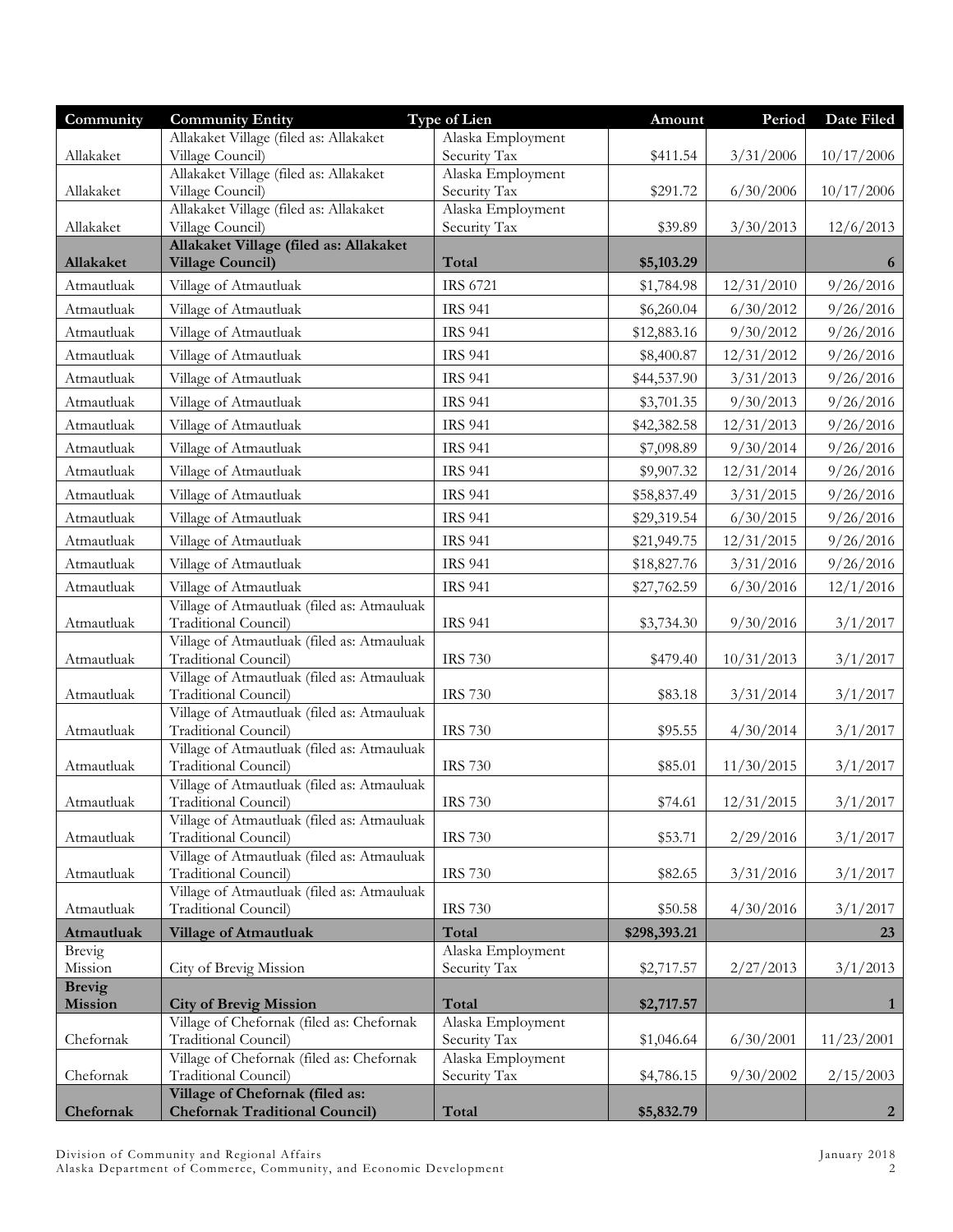| Community                 | <b>Community Entity</b>                                                     | <b>Type of Lien</b>               | Amount      | Period     | Date Filed   |
|---------------------------|-----------------------------------------------------------------------------|-----------------------------------|-------------|------------|--------------|
| Dillingham                | City of Dillingham                                                          | Final Judgment                    | \$70,000.00 | 10/27/2009 | 11/3/2009    |
| Dillingham                | <b>City of Dillingham</b>                                                   | Total                             | \$70,000.00 |            |              |
| Elim                      | City of Elim                                                                | <b>IRS 941</b>                    | \$2,834.64  | 3/31/2014  | 2/1/2017     |
| Elim                      | City of Elim                                                                | <b>IRS 941</b>                    | \$1,358.41  | 12/31/2014 | 2/1/2017     |
| Elim                      | City of Elim                                                                | <b>IRS 941</b>                    | \$1,404.96  | 3/31/2015  | 2/1/2017     |
| Elim                      | City of Elim                                                                | <b>IRS 941</b>                    | \$1,230.43  | 6/30/2015  | 2/1/2017     |
| Elim                      | City of Elim                                                                | <b>IRS 941</b>                    | \$7,775.82  | 9/30/2015  | 2/1/2017     |
| Elim                      | City of Elim                                                                | <b>IRS 941</b>                    | \$22,483.41 | 12/31/2015 | 2/1/2017     |
| Elim                      | City of Elim                                                                | <b>IRS 941</b>                    | \$1,167.98  | 3/31/2016  | 2/1/2017     |
| Elim                      | City of Elim                                                                | <b>IRS 941</b>                    | \$23,405.80 | 6/30/2016  | 2/1/2017     |
| Elim                      | City of Elim                                                                | <b>IRS 941</b>                    | \$18,333.39 | 9/30/2016  | 3/31/2017    |
| Elim                      | <b>City of Elim</b>                                                         | Total                             | \$79,994.84 |            | 9            |
|                           |                                                                             | Alaska Employment                 |             |            |              |
| Emmonak                   | Emmonak Expense Committee                                                   | Security Tax                      | \$352.86    | 12/31/2004 | 2/28/2006    |
|                           |                                                                             | Alaska Employment                 |             |            |              |
| Emmonak                   | Emmonak Expense Committee                                                   | Security Tax<br>Alaska Employment | \$884.74    | 3/31/2005  | 2/28/2006    |
| Emmonak                   | Emmonak Expense Committee                                                   | Security Tax                      | \$948.87    | 6/30/2005  | 2/28/2006    |
|                           |                                                                             | Alaska Employment                 |             |            |              |
| Emmonak                   | Emmonak Expense Committee                                                   | Security Tax                      | \$1,016.98  | 9/30/2005  | 2/28/2006    |
|                           |                                                                             | Alaska Employment                 |             |            |              |
| Emmonak                   | Emmonak Expense Committee                                                   | Security Tax                      | \$1,172.46  | 12/31/2005 | 2/28/2006    |
| Emmonak                   | <b>Emmonak Expense Committee</b><br>Native Village of Hooper Bay (filed as: | Total                             | \$4,375.91  |            |              |
| Hooper Bay                | Hooper Bay Traditional Council)                                             | <b>IRS 941</b>                    | \$487.99    | 9/30/2007  | 3/18/2008    |
|                           | Native Village of Hooper Bay (filed as:                                     |                                   |             |            |              |
| Hooper Bay                | Hooper Bay Traditional Council)                                             | <b>IRS 941</b>                    | \$1,287.63  | 12/31/2007 | 7/1/2008     |
| Hooper Bay                | Native Village of Hooper Bay (filed as:<br>Hooper Bay Traditional Council)  | <b>IRS 941</b>                    | \$4,858.46  | 6/30/2011  | 10/7/2013    |
|                           | Native Village of Hooper Bay (filed as:                                     |                                   |             |            |              |
| Hooper Bay                | Hooper Bay Traditional Council)                                             | <b>IRS 941</b>                    | \$13,716.56 | 12/31/2011 | 7/29/2013    |
|                           | Native Village of Hooper Bay (filed as:                                     |                                   |             |            |              |
| Hooper Bay                | Hooper Bay Traditional Council)<br>Native Village of Hooper Bay (filed as:  | <b>IRS 941</b>                    | \$6,440.49  | 3/31/2012  | 8/12/2013    |
| Hooper Bay                | Hooper Bay Traditional Council)                                             | <b>IRS 941</b>                    | \$17,548.52 | 6/30/2012  | 9/1/2014     |
|                           | Native Village of Hooper Bay (filed as:                                     |                                   |             |            |              |
| Hooper Bay                | Hooper Bay Traditional Council)                                             | <b>IRS 941</b>                    | \$29,303.67 | 9/30/2012  | 9/1/2014     |
| Hooper Bay                | Native Village of Hooper Bay (filed as:<br>Hooper Bay Traditional Council)  | <b>IRS 941</b>                    | \$14,085.85 | 12/31/2012 | 9/1/2014     |
|                           | Native Village of Hooper Bay (filed as:                                     |                                   |             |            |              |
| <b>Hooper Bay</b>         | <b>Hooper Bay Traditional Council)</b>                                      | Total                             | \$87,729.17 |            | 8            |
|                           | Native Village of Nunapitchuk (filed as:                                    | Alaska Employment                 |             |            |              |
| Nunapitchuk<br>Nunapitchu | Nunapitchuk IRA Council)<br>Native Village of Nunapitchuk (filed            | Security Tax                      | \$3,640.11  | 12/31/1999 | 4/28/2000    |
| $\bf k$                   | as: Nunapitchuk IRA Council)                                                | Total                             | \$3,640.11  |            | $\mathbf{1}$ |
|                           | Saint Paul Island (filed as: Tribal                                         | Alaska Employment                 |             |            |              |
| Saint Paul                | Government of Saint Paul Island)                                            | Security Tax                      | \$8,195.89  | 9/30/2000  | 2/21/2001    |
| Saint Paul                | Saint Paul Island (filed as: Tribal<br>Government of Saint Paul Island)     | Total                             | \$8,195.89  |            | $\mathbf{1}$ |
| Savoonga                  | Native Village of Savoonga                                                  | <b>IRS 6721</b>                   | \$12,251.53 | 3/31/2012  | 9/3/2012     |
|                           | Native Village of Savoonga                                                  | <b>IRS 941</b>                    | \$732.52    | 12/31/2009 | 9/17/2012    |
| Savoonga                  |                                                                             |                                   |             |            |              |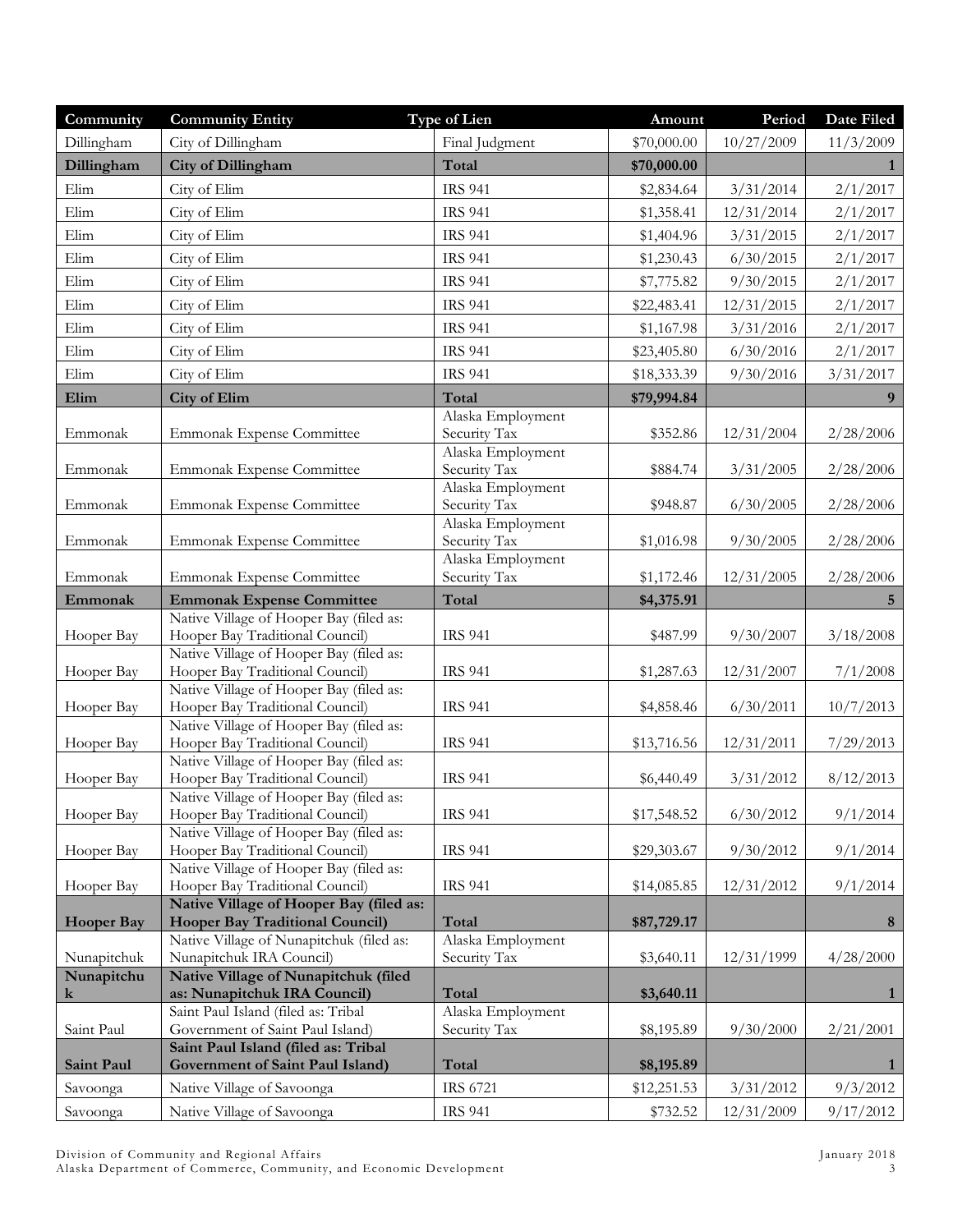| Community         | <b>Community Entity</b>                 | <b>Type of Lien</b>               | Amount       | Period     | Date Filed     |
|-------------------|-----------------------------------------|-----------------------------------|--------------|------------|----------------|
| Savoonga          | Native Village of Savoonga              | <b>IRS 941</b>                    | \$3,154.31   | 9/30/2010  | 7/29/2013      |
| Savoonga          | Native Village of Savoonga              | <b>IRS 941</b>                    | \$48.88      | 9/30/2010  | 12/20/2010     |
| Savoonga          | Native Village of Savoonga              | <b>IRS 941</b>                    | \$20,083.28  | 12/31/2010 | 8/20/2012      |
| Savoonga          | Native Village of Savoonga              | <b>IRS 941</b>                    | \$67,467.72  | 3/31/2011  | 8/20/2012      |
| Savoonga          | Native Village of Savoonga              | <b>IRS 941</b>                    | \$67,835.31  | 6/30/2011  | 8/20/2012      |
| Savoonga          | Native Village of Savoonga              | <b>IRS 941</b>                    | \$164,050.25 | 9/30/2011  | 8/27/2013      |
| Savoonga          | Native Village of Savoonga              | <b>IRS 941</b>                    | \$68,238.02  | 9/30/2011  | 8/20/2012      |
| Savoonga          | Native Village of Savoonga              | <b>IRS 941</b>                    | \$68,726.51  | 12/31/2011 | 8/20/2012      |
| Savoonga          | Native Village of Savoonga              | <b>IRS 941</b>                    | \$10,462.16  | 6/30/2012  | 8/27/2013      |
| Savoonga          | Native Village of Savoonga              | <b>IRS 941</b>                    | \$49,239.91  | 9/30/2012  | 8/27/2013      |
| Savoonga          | Native Village of Savoonga              | Total                             | \$532,290.40 |            | 12             |
| Selawik           | Native Village of Selawik               | Judgment on Confession            | \$39,279.51  | 7/5/2011   | 7/11/2011      |
| Selawik           | <b>Native Village of Selawik</b>        | Total                             | \$39,279.51  |            | $\mathbf{1}$   |
|                   |                                         | Alaska Employment                 |              |            |                |
| Shageluk          | Native Village of Shageluk              | Security Tax                      | \$7,329.36   | 1/31/2015  | 5/4/2017       |
|                   |                                         | Alaska Employment                 |              |            |                |
| Shageluk          | Native Village of Shageluk              | Security Tax<br>Alaska Employment | \$7,899.86   | 6/30/2015  | 5/4/2017       |
| Shageluk          | Native Village of Shageluk              | Security Tax                      | \$8,511.15   | 9/30/2015  | 5/4/2017       |
|                   |                                         | Alaska Employment                 |              |            |                |
| Shageluk          | Native Village of Shageluk              | Security Tax                      | \$9,165.72   | 12/31/2015 | 5/4/2017       |
| Shageluk          | Native Village of Shageluk              | Alaska Employment<br>Security Tax | \$8,449.98   | 1/31/2016  | 5/4/2017       |
|                   |                                         | Alaska Employment                 |              |            |                |
| Shageluk          | Native Village of Shageluk              | Security Tax                      | \$9,091.38   | 6/30/2016  | 5/4/2017       |
|                   |                                         | Alaska Employment                 |              |            |                |
| Shageluk          | Native Village of Shageluk              | Security Tax<br>Alaska Employment | \$9,036.10   | 9/30/2016  | 5/4/2017       |
| Shageluk          | Native Village of Shageluk              | Security Tax                      | \$9,474.34   | 3/31/2017  | 7/10/2017      |
|                   |                                         | Alaska Employment                 |              |            |                |
| Shageluk          | Native Village of Shageluk              | Security Tax                      | \$1,870.10   | 6/30/2017  | 12/11/2017     |
| Shageluk          | Native Village of Shageluk              | Alaska Employment<br>Security Tax | \$9,286.11   | 12/31/2016 | 5/4/2017       |
| Shageluk          | <b>Native Village of Shageluk</b>       | Total                             | \$80,114.10  |            | 9 <sub>o</sub> |
|                   |                                         | Alaska Employment                 |              |            |                |
| Shungnak          | City of Shungnak                        | Security Tax                      | \$3,287.27   | 12/31/2013 | 5/1/2014       |
| Shungnak          | <b>City of Shungnak</b>                 | Total                             | \$3,287.27   |            | $\mathbf{1}$   |
| Whale Pass        | Whale Pass Community Association        | Final Judgment                    | \$3,073.12   | 1/22/2010  | 2/12/2010      |
| Whale Pass        | Whale Pass Community Association        | Final Judgment                    | \$3,160.87   | 1/22/2010  | 2/12/2010      |
| Whale Pass        | Whale Pass Community Association        | Final Judgment                    | \$14,376.92  | 1/22/2010  | 2/12/2010      |
| <b>Whale Pass</b> | <b>Whale Pass Community Association</b> | Total                             | \$20,610.91  |            | $\mathbf{3}$   |

Source: Alaska Department of Natural Resources, Recorder's Office. Table displays community entities with one or more unreleased lien items between 9/20/2000 and 12/31/2017.